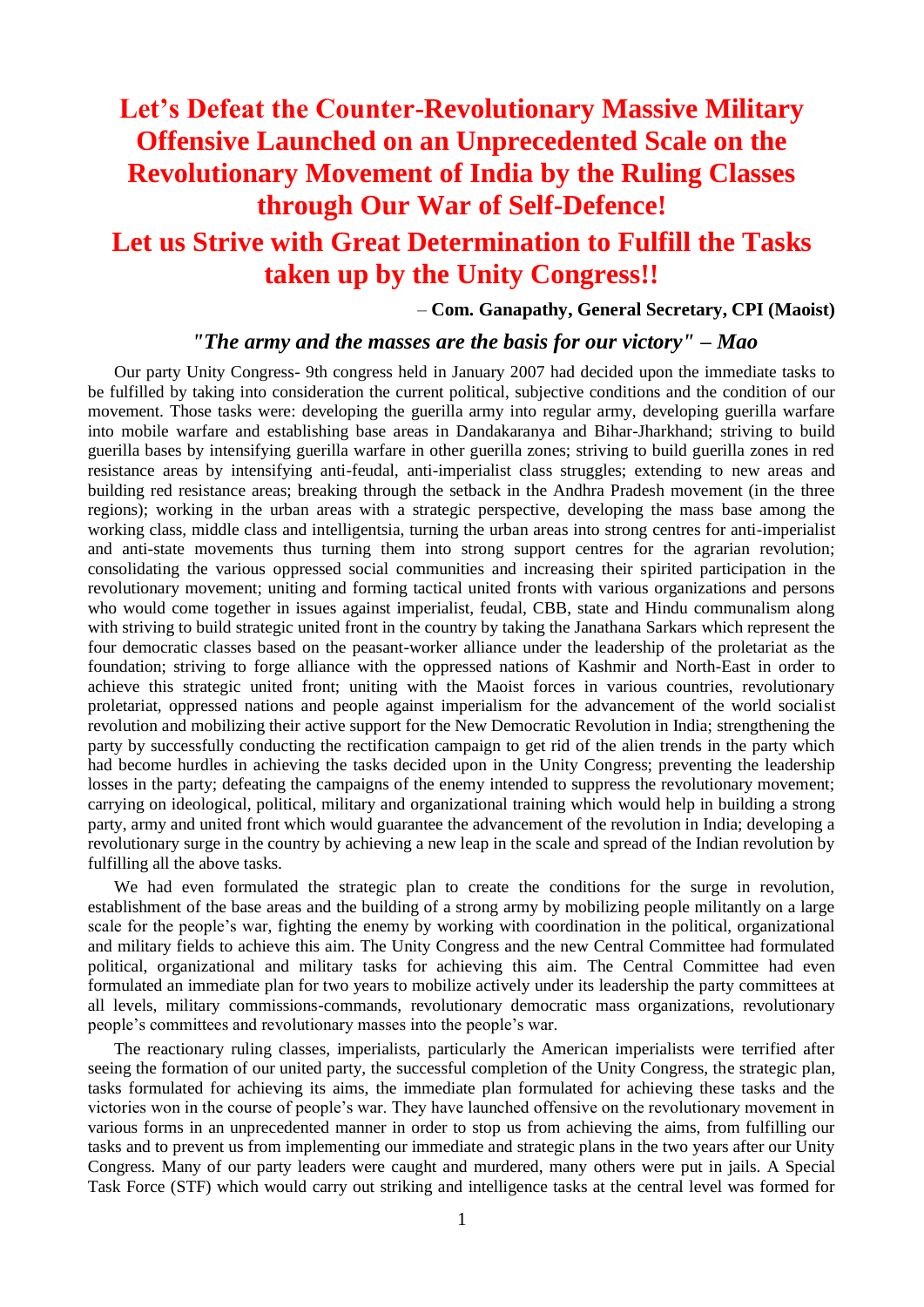this sake. Along with concentrating the attack on the main areas of our movement, they had carried on the offensive all over the country. They had inflicted severe losses to our party and people"s war through this offensive. Still we had fought back this offensive heroically and achieved significant victories in people"s war. The ruling classes were further terrified after seeing the victories achieved in guerilla warfare, the historical people"s struggles of Nandigram, Kandamal, Lalgarh etc and the development of the new democratic power organs.

In this same period, the central and state governments of Chhattisgarh, Jharkhand, Odisha, Bengal, Andhra, Maharashtra and other states had signed MoUs worth hundreds and thousands of lakhs and crores of rupees with multi-national companies and comprador bureaucratic bourgeoisie enterprises for heavy mining, heavy industries and massive projects. The ruling classes had signed these MoUs in order to create massive threat to the existence of the local peoples – the adivasis in one of the vastest areas in the contemporary world (from Lalgarh to Surjagarh). Due to this, social contradictions had sharpened in this area at an unparalleled scale. The developing people"s war in the country had created the greatest hurdle for the implementation of these MoUs and the signing of new ones. In order to save themselves from these destructive policies taken up by the governments, the aborigines (adivasis) and the local people residing all over these areas had the support of the people"s war. That is why this area had become the main centre for the massive military attack now. That is why this had become the main centre for the war of self-defence too.

Due to the pro-imperialist, anti-people, anti-national economic, political, social and ecological policies followed by the Indian ruling classes the lives of the people had become further miserable. Due to the severe economic crises which had surrounded the country and the world, the agony and frustration of the people burst forth. Due to all these conditions, the objective conditions for the advancement of the Indian New Democratic Revolution had become more favourable and the conditions for the unity and development of the revolutionary and democratic forces had become more favourable too.

The American imperialism had brutally occupied Afghanistan and Iraq after 9/11 as part of its design for world hegemony. As part of its strategy to surround China and had made Indian expansionists its junior partner to entangle South Asia in its eagle claws. A significant change had come over in this strategic partnership with the signing of Indo-US nuclear deal. With this the expansionist hunger of the Indian ruling classes grew without bounds and had led to new phenomena in South Asia.

Showing the 11/26 Mumbai incident as an excuse, the ruling classes had established a new central intelligence agency NCTC (National Counter-Terrorist Center) within a short period in the name of providing security to cities; a special central commando force NSG (National Security Guard) was formed to deploy in all metropolitan and major cities; with the same intention many state governments had formed similar state special forces (like Force one etc); another central fascist law like the TADA and POTA was formulated named UAPA (Unlawful Activities Preventive Act); a new coastal security machinery was formed; crucial changes were made in the internal security system of the country and a special intelligence agency NIA (National Investigation Agency) was formed. Our party was accused of being a terrorist organization and was banned under UAPA. Within a short period after this, they began using the whole antiterrorist machinery for the all-out war launched against our party. These phenomena would help the reactionary Indian ruling classes in intensifying the offensive on the revolutionary movement. The phenomena in Nepal, Sri Lanka, North-East and Kashmir in India have come forth as unfavourable conditions for our movement in various degrees.

It was in the background of these phenomena that the Indian reactionary ruling classes had formulated the reactionary plan with the aim of completely destroying the Maoist movement in our country with the support of the imperialists, particularly the complete support of the US imperialists at the beginning of this year. This clearly indicates the intervention of the US imperialists in the internal matters of our country as never before at an unprecedented scale. This would intensify the contradiction between imperialism and the Indian people. It would give rise to anti-imperialist struggle.

This offensive is the most reactionary, cruel, multi-faceted, country-wide and protracted attack on us. This would be carried out by concentrating on the three strong strategic areas (the three tri-junction areas) and would be a determining one. This follows the policy of "clear, hold and build"/ "flush out, control and build'/ 'first carry out police action to flush out naxals and then follow up it with development measures'. This reactionary policy is aimed against the strategic, immediate plans formulated by our Unity Congress and the aims we wished to reach through their implementation.

The strategy and tactics chosen by the Indian ruling classes to implement their plan are aimed at completely opposing the political, organizational and military lines implemented by our party, especially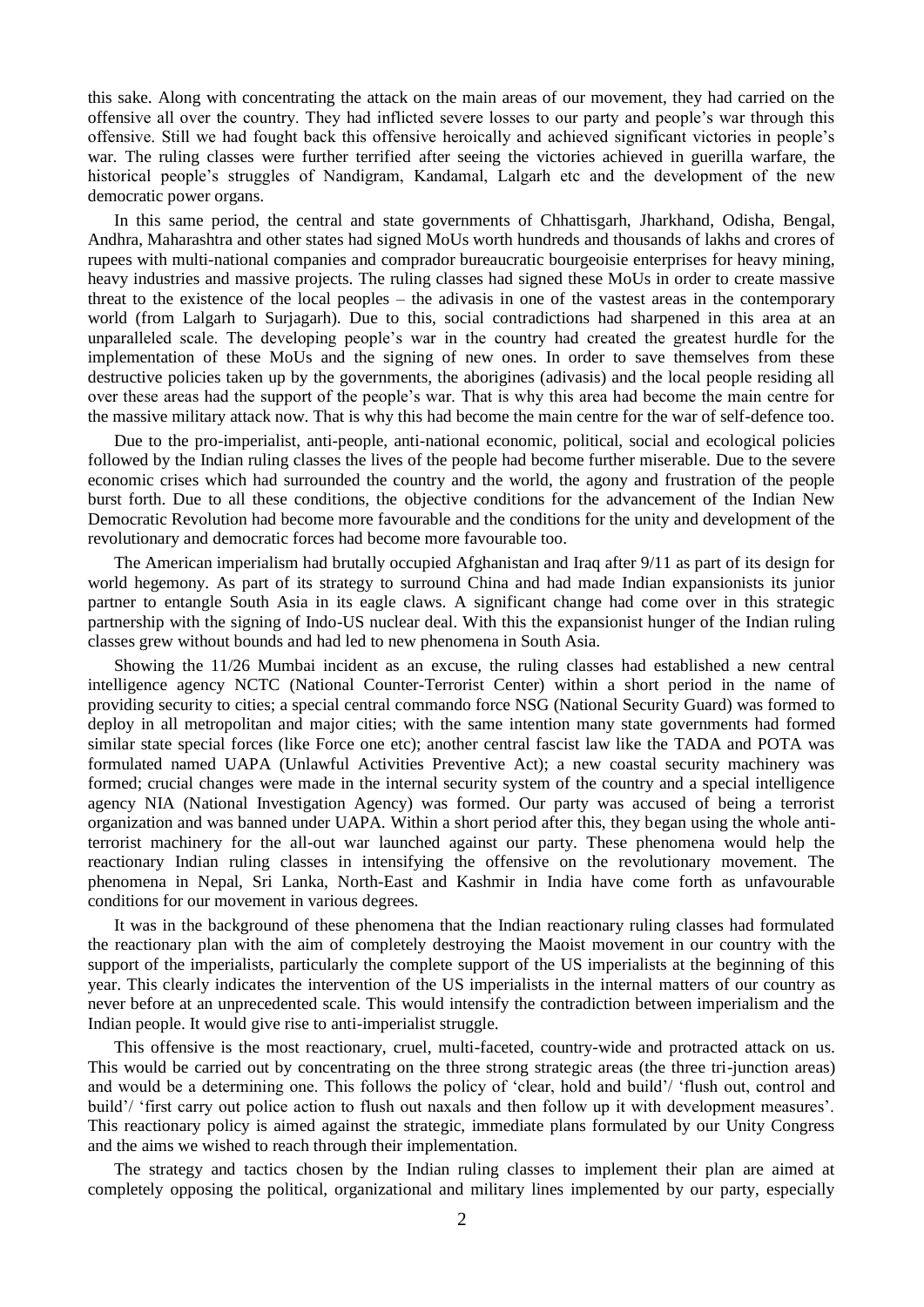more to face the strategy and tactics of the protracted people"s war. The imperialists, particularly the US imperialists had formulated the most reactionary "Low Intensity Conflict" policy to face the communist revolutions and the national liberation movements which erupted all over the world after the Second World War. The Indian ruling classes are taking up the same strategy and tactics in our country now.

With the evil intention of destroying the Maoist party which is opposing the US imperialism's strategy for world hegemony, brutal occupation and its threats and is becoming a severe hurdle to its political, economic and cultural exploitation, oppression and intervention particularly in India and South Asia, it had resorted to this offensive on an unprecedented scale. The role of US imperialists in helping to formulate the plan for the massive military offensive, to make preparations and to supervise the implementation of the offensive had reached a scale as never before. Even the role of the Indian CBB which has tied itself tightly to the imperialists in suppressing the Maoist movement had also reached an unprecedented scale. As the interests of the Indian expansionists are getting more and more entwined with those of the imperialist interests in South Asia, the contradiction with the countries and peoples in this region is increasing. As the interests of the Indian rulers get more and more entwined with those of the imperialists, they are coming closer together in suppressing the Maoist movement. The longer and the severer this offensive gets, the intervention of the imperialists in the internal matters and defence policies of India would increase in proportion too. This intervention would intensify the fundamental contradiction between the Indian people and the imperialists and would create conditions which would intensify and widen the anti-imperialist movements. It would create conditions which would sharpen our war of self-defence against imperialism.

The Indian ruling classes cannot keep Kashmir and North-East states under their control even for one day without deploying lakhs of military and para-military forces and this condition is continuing since decades. Still people are fighting for their self-determination not only with arms but in various other forms. Though it is clearly seen that army, para-military and oppressive black laws cannot permanently suppress the fighting people, the Indian bureaucratic rulers are strategically bringing in the army with the alibi of establishing their so-called democratic system by foolishly suppressing the Maoist movement. Except for three years when army was deployed to suppress the glorious Telangana armed agrarian revolution resulting in blood bath and the short period when army was deployed in some areas during the upsurge of Naxalbari which spread like prairie fire all over the country, the army had never played this kind of a role in the matter of internal security of the country.

The Indian army had already formed a "nodal cell" four years back to face the Maoist movement. Since then it is studying our movement and giving suggestions and proposals to the military-police forces and the central and state governments. The home ministry had formulated the strategic plan for this massive fascist military offensive under the supervision of the army. It is the army which is giving special training to the para-military and the state police forces. The role of the army is crucial in transforming these forces into modern forces by strengthening them with the most sophisticated weaponry, war material and communication-transport facilities. The role of the army is crucial in establishing special intelligence departments of centre and states and in their training and coordination. We cannot imagine the present massive military offensive plan, the plans for counter-insurgency operations, coordination, necessary equipment and technology without the active role of the Indian defence department. Not just that, the Indian army had declared a "New military policy" to face the protracted internal revolutionary and national liberation movements, to continue war with neighbouring countries depending on modern technology and to carry on both these wars with coordination. This policy had been formulated in close association with the global war against terrorism carried on world wide by the US. That is why, the Indian army brigade headquarter and a special training school for training and building special military forces are being established in Bilaspur in Chhattisgarh in order to deploy them in Maoist areas. The Indian army is trying hard to establish on war footing many special training schools for training special forces, para-military and police in Chhattisgarh, Jharkhand and Odisha states. Along with helicopters of the Indian Air Force, the special forces of the Indian Air Force (Garuda) are also being deployed to play a crucial role in counterinsurgency operations. The Air Force is constructing a base camp in an area of two and half thousands of acres in Mahasamund district of Chhattisgarh. The Central and Eastern commands of the Indian army are already helping the state police departments in all manners. If the para-military, CoBRA and special police forces face serious resistance from the Maoists, the Rashtriya Rifle forces in Kashmir have been kept ready in order to be deployed any time. In order to conduct the present all-out war effectively under the leadership of central government, they are planning to form an intervention unit. Through this, the centre would get the power to take decisions directly and implement them in any state without any permission of the state governments. With this, the central government would get the fascist authority to conduct the counter-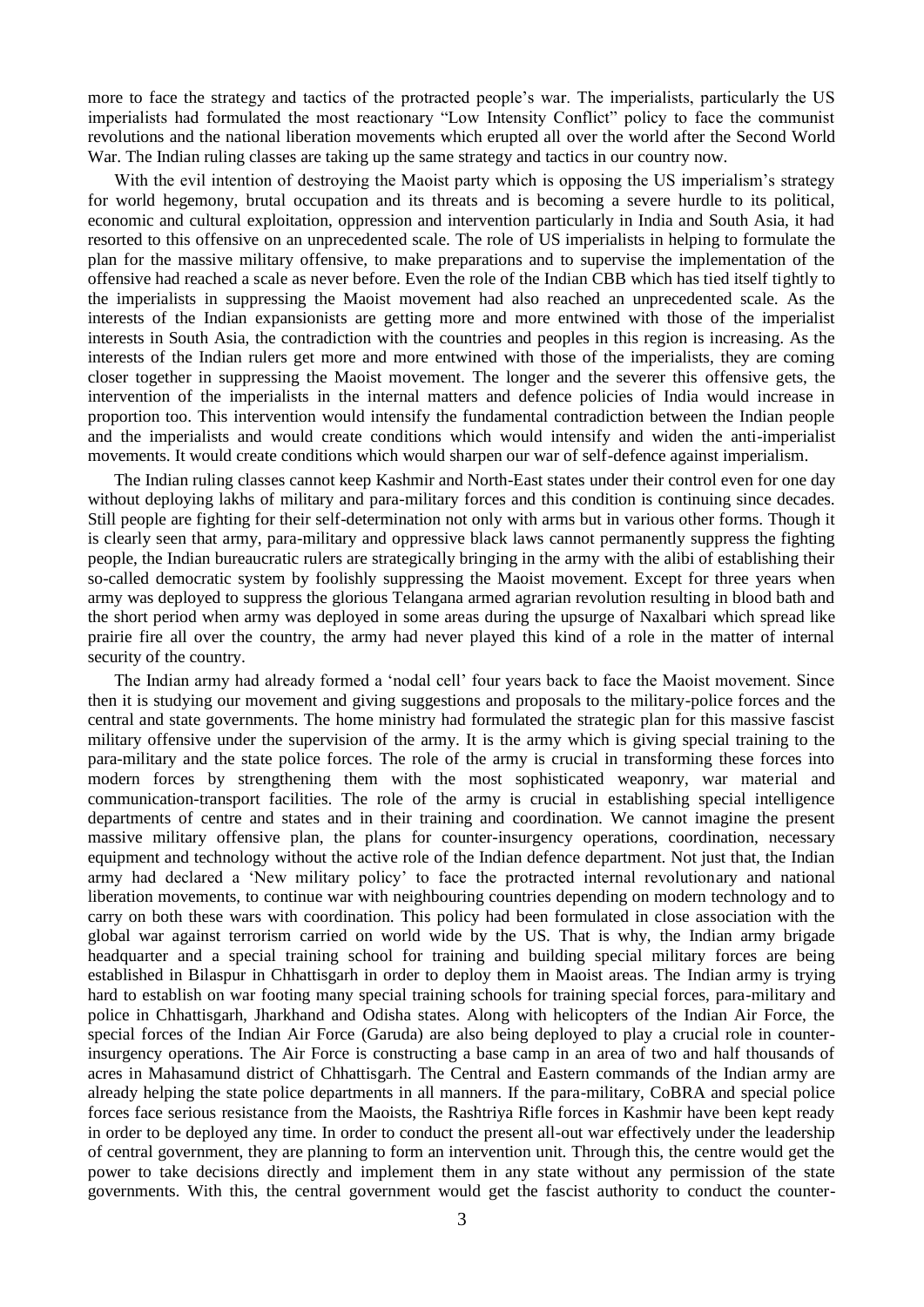insurgency operations or the anti-Maoist war. What all this indicates is that, Indian rulers are deploying lakhs of military and para-military forces to face the Maoist insurgency on a long term basis and are getting bogged down in the quagmire of civil war.

The fascist rulers had brought forth the inevitable situation where the oppressed people, the Maoist party which leads them, the people's army under it have to prepare themselves to face and defeat the Indian military and the para-military-police special forces trained by the Indian army. This prairie fire of civil war could not be put out until it destroys the Indian mercenary army and its rulers. This is because the problem of deploying lakhs of police, para-military and military forces will not be confined to the military field. It cannot but extend to the political, economic, social, cultural, judicial, ecological and diplomatic fields. The fakeness of the parliamentary system and its fascist character are bound to be exposed even more. As the deployment of para-military and military forces increases, the authority of the centre on the matters of the state would increase and this would increase the contradiction in the relations between the centre and the states. The consequences would inevitably help their destruction.

The crucial aspect in the civil war unleashed on the people of this country by the reactionary ruling classes is the military aspect. They had openly declared a "clear and hold" policy for this civil war. The war preparations are being made not only keeping the level of the Maoist guerilla warfare in view but also by taking into consideration its scope for development in the future. Already in the states of Andhra Pradesh, Maharashtra, Chhattisgarh, Odisha, Jharkhand, Bengal, Bihar, Uttar Pradesh and Madhya Pradesh state governments had deployed two and half to three lakh police forces in the name of suppressing the Maoist movement. These governments had deployed more than a lakh of para-police forces (SPO, Home guard, Nagar Suraksha Sainik, Gopaniya Sainik etc). Not just that, the central and state governments are increasing the numbers of para-military and police forces on a large scale. The formation of special forces is going on in an unprecedented scale. All these massive troop deployments are for carrying on counter-insurgency operations. They are carrying on counter-insurgency operations in order to continue their "clear and hold" plan. As part of creating carpet security system for the sake of this, big, big base camps are being established and operations are being carried out in military style. Our movement area was divided into sectors and subsectors keeping in view their force deployments and operations. They had strengthened the defence systems of their camps in order to make them attack-proof. Their operations mean nothing but "mopping up". Already in Dantewada and Bijapur districts, people completely understand the real face of the counter-guerilla operations being conducted by the CoBRA, CRPF, STF, Koya Commando, Andhra Greyhounds and other forces in the name of 'Operation Green Hunt'. People had already seen the formation of 'strategic hamlets' and the destructive, counter-revolutionary military offensive in the name of "Salwa Judum". The government had declared that the plan of strategic hamlets would soon be implemented in the remote adivasi areas in the country including Dandakaranya as part of the present massive military offensive.

The central and state governments are expanding and strengthening the secret intel and counter-intel network in an unprecedented manner from top to bottom in order to eliminate the Maoist forces in all the fields all over the country, to stop the extension of Maoist movement, to effectively continue counterinsurgency operations and to murder our leadership. They are forming newer agencies. This network has reached extraordinary levels. These agencies are also organizing coverts, killer gangs and counterrevolutionary organizations and carrying on subversive activities. They are killing our mass leaders and activists and carrying on other such reactionary activities.

The fascist central and state governments are building many, many types of forces in lakhs (both legally and illegally) to make this society more criminal and violent. They are arming the society for their selfish interests. At present, the revolution is facing counter-revolution. The ruling classes had themselves brought forth the inevitable situation where people have to be inevitably armed collectively and extensively in large numbers so that the people"s revolution can oppose the counter-revolution and suppress it. That is why people have taken up the task of becoming an armed ocean named people"s militia. That is why the task of people developing into special forces of PLGA to defeat the reactionary government"s special forces has come forth as the historical inevitability of the people"s war. It has been proven again and again in history that the mercenary troops armed for the sake of exploitative rulers have to bite dust, how much larger their numbers may be and how many ever modern weapons and war material they may possess, if only the oppressed people arm themselves for their own sake and the country"s sake.

The central and state ruling classes are integrating together the civil, administrative and military systems in an unprecedented manner to suppress the Maoist rebellion. They are trying to achieve unprecedented level of coordination between central and state governments and between various forces and machinery. They are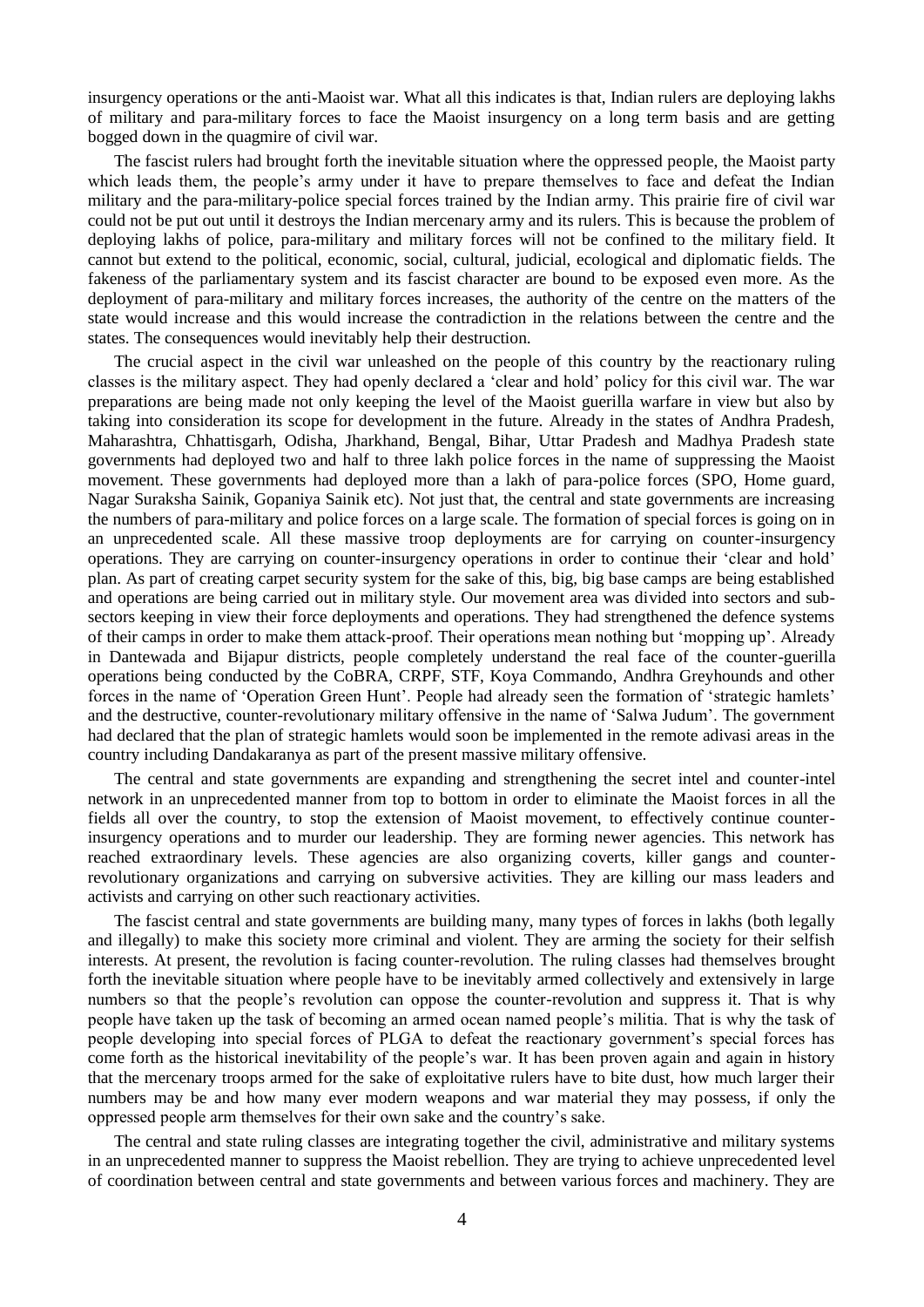collecting all the personal, family and community-wise details of people residing in movement areas. Though integrating together the civil, administrative and military machinery would help the ruling classes temporarily, it would lead to the military, police and para-military authority over the people, all mass fronts and government machinery. Due to this, corruption and malpractices would increase to a higher degree. The state system would have to control the political and social life of the people tyrannically. The central and state forces would have to bring a big offensive on the people. This fascist policy would intensify the contradictions between the various government branches, between various government forces and between various governments. It is exactly this condition which would encourage the people to destroy this most tyrannical, corrupt, horrible and rotten system, turning all the calculations of the reactionary Indian rulers and imperialists upside down. This situation would lead to the fall of the clay-feet monster.

If the classes which have different interests and who fight for the downfall of one another and the parties which represent them want to win, it is necessary for them to keep their camp united, divide the enemy camp by spreading confusion and isolating it. Before the actual war (armed war) starts, as a preparation for it and while war is going on to carry it on effectively and win, to completely wipe out the enemy camp, to prevent another war after the wounds have healed, a war is carried on in the ideological field, in the mental sphere. This is known as psychological warfare. The imperialists and the reactionary rulers are dealing with psychological war in their LIC war policy as a strategic aspect. The importance given to it changes depending on the intensity of the war situation or the intensity of the war.

In the Maoist movement areas, one lakh para-military forces have been deployed along with the lakhs of state forces already present. As their numbers increase Manmohan, Chidambaram, Sonia, Pillai, Raman Singh, Viswaranjan, Langkumer, Mahendra Karma, Buddhadev, Chavan, Patnaik, their mercenary intellectuals, mercenary media, mercenary killer gangs and reactionary organizations have taken up false propaganda campaign on an unprecedented scale on Maoist party, PLGA and the revolutionary movement. As part of the psychological warfare, they have increased their pitch that Maoists don"t heed law, advocate violence and are against development. There is not one accusation left which these heirs of Goebbels and protectors of this rotten system have not directed against the Maoists and Maoist party. They are shamelessly declaring openly that they would kill Maoists and chase them away and restore the rotten, corrupt, exploitative, oppressive, tyrannical, reactionary, anti-national rule which perpetuates atrocities on the people. On the other hand, these peace doves are singing *ahimsa* hymns that the Maoists should leave their weapons, abjure violence and come to talks with the government. As the counter-insurgency operations are getting intensified, the importance of psychological warfare has reached an unprecedented scale. To fight back the reactionary psychological warfare, we have to carry on revolutionary psychological warfare in the revolutionary movement areas, all over the country and abroad too at an unprecedented scale. In order to win the real war, it is necessary to fight effectively the psychological warfare.

The reactionary rulers keep the state and all paraphernalia in their grip and carry on false propaganda along with white terror which is completely against the interests of the country and the majority people. That is why, it leads to their isolation from the people and accelerates their defeat. As revolutionary propaganda is real, as it represents the interests of the vast masses and the people of the country, it has the guaranteed basis for their victory and the defeat of the enemy. When the enemy implements LIC policy, we should realize the strategic importance of psychological warfare and fight back effectively the enemy psychological warfare through war and non-war methods, in our country and abroad, among people and among the mercenary forces and enemy camp.

The enemy had already declared many times openly about the aim of the offensive, the LIC policy to be followed to achieve this aim, the formulated strategic plan and the strategy and tactics that would be taken up. Our party will have to oppose all these as a counter measure. The enemy had modified all these from time to time keeping in view the present concrete war conditions in order to face and defeat us. It would be necessary for us to keep in view the enemy and the present concrete war conditions and make the necessary modifications and enrich all these from time to time.

We must carry on war of self-defence to defend ourselves from the multifaceted, massive military offensive carried out by the enemy on an unprecedented scale all over the country. Our war of self-defence is multi-faceted. This would face the enemy in all the spheres. The aim of our war of self-defence is to defeat the "clear and hold" offensive policy of the enemy which was launched with the aim of restoring their reactionary old system and rule by killing and chasing us away and to achieve the aims decided upon by the Unity Congress. All the party committees, military commissions-commands and people"s organizations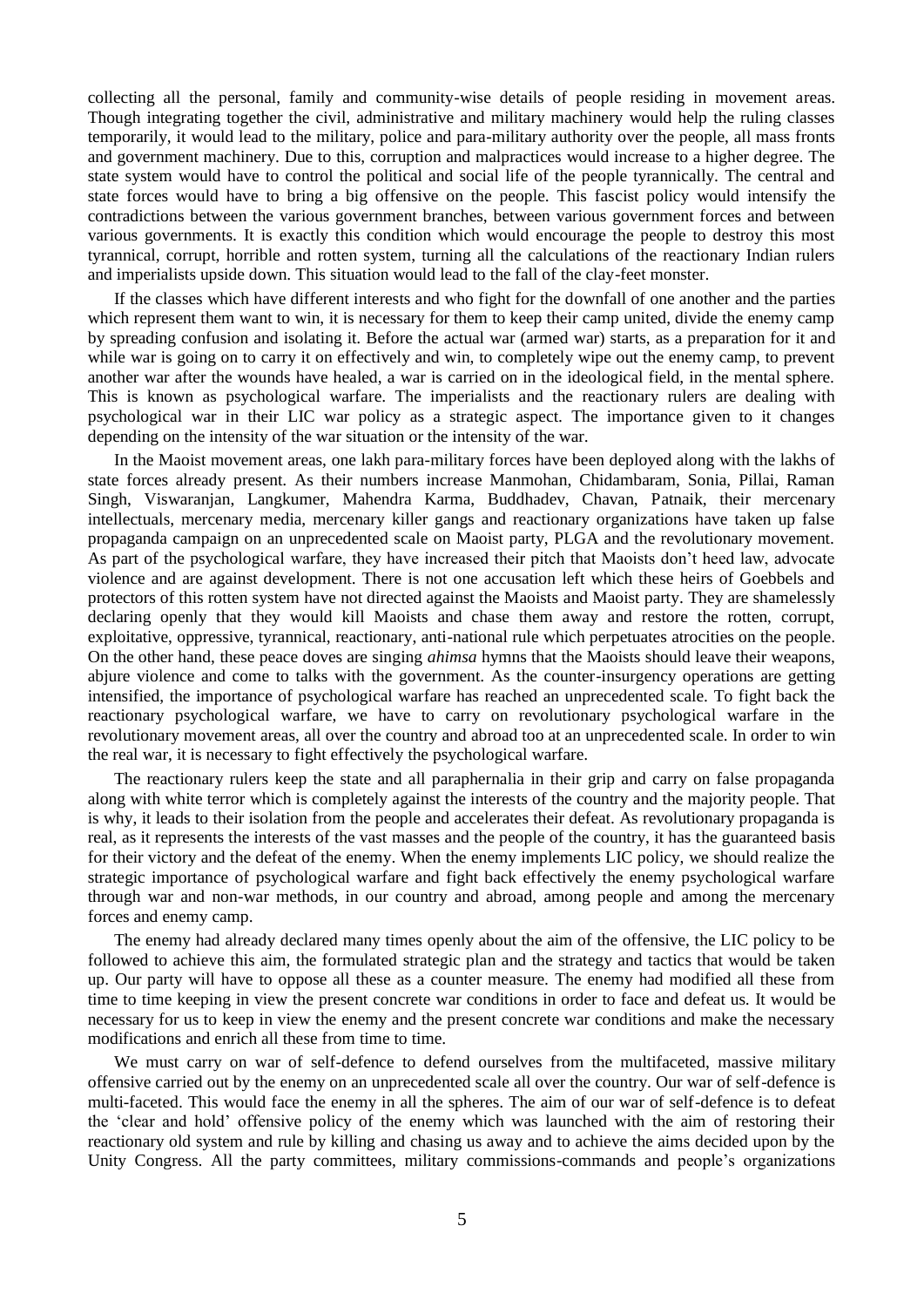should make all preparations necessary to develop the war of self-defence by fighting back the enemy offensive.

We should give importance to active war of self-defence to win victory by fighting back the massive military offensive of the enemy. There is no place for surrender and running away in our war of self-defence, similarly there is no place for do or die tactics too. Our tactics would have to be taken up basically according to the uneven development of the movement in various areas along with considering the concrete political conditions. Keeping in view our present concrete condition in the stage of strategic defence, we should mainly carry on guerilla warfare. We should strive hard to develop guerilla warfare into mobile warfare.

Strategically our war is a protracted one. Battles should be conducted in order to yield quick results. Meaning, the military actions should be held in such a way that they give immediate results and should be completed in shorter time. We have to become adept in concentrating and dispersing our forces. We must give importance to military actions which would annihilate the enemy and seize armaments from the enemy forces. The enemy would try to confine our forces to a limited area and try to destroy us. Not just that, the enemy would divide our strong areas into smaller areas through base camps and endless counter-insurgency operations and would try to destroy our guerilla forces. So, our forces should strive to fight in a vast area. Thus we would be able to effectively face the "cordon-search and crush" operations which the enemy takes up to search, surround and annihilate us. We should extend our activities to vaster territory so that we would be able to surround the enemy and attack them. Along with self-defensive and counter-offensive war actions, we should strive hard to involve oppressed people actively in the whole war of self-defence. We should utilize our mass base and the new people"s power completely and strengthen and extend people"s militia and guerilla forces. Keeping in view the present level of the war, we should strive hard to increase the fighting level of these forces. We must give special importance to fulfilling the task of consolidating and extending the Janathana Circars. It should be done according to the results we achieve in the war front, i.e. in waves or slowly. The new political power would be the guarantee to achieve victories in war.

As the Indian ruling classes are following anti-people, anti-national, pro-imperialist, expansionist policies and are waging war on people in the name of suppressing the revolutionary movement, all the social contradictions inside India are intensifying. Due to this, great opportunities are coming forth for the Maoist revolutionary forces, progressive democratic forces, patriotic forces, nationality liberation forces, vast adivasi, dalit, women, religious minorities and other socially oppressed communities and people who are victims of the Indian expansionist designs to unite and carry on vast, militant resistance. Though the enemy is carrying on the offensive without scruples in the most tyrannical, fascist manner, in this great revolutionary situation, it is very much necessary for the party to stand in the forefront and strive hard to mobilize people militantly on a vast scale into various struggles and to mobilize them into various organizations, particularly into united front forums. By working hard in this field with determination, the conditions for building a vast united front in the country with the Maoist movement at the centre would mature. These favourable conditions would serve as the foundation for our victory in the war of self-defence.

The victories or defeats we face in this war of self-defence which is being carried on to fight back the unjust war unleashed by the enemy on the people would have a long standing effect on the Indian revolution. So we should definitely be victorious in this war of self-defence. We should deal properly with some important matters in order to defeat the cruel war unleashed by enemy and achieve the aims decided upon by the Unity Congress. Those are: the enemy is carrying on a massive military offensive. But it is a multifaceted one. We are carrying on a war of self-defence. Military efforts and guerilla warfare have the greatest significance in this. This is the crucial thing and the main thing. But our war of self-defence should be carried on in many spheres. The effective carrying on of the war of self-defence in multiple spheres is political and strategic. We should not only carry on the war of self-defence efficiently but also increase our subjective forces in leaps and bounds. This would depend on how much we can defend our subjective forces and the movement and on how many new forces we would be able to mobilize. The most important political task before us is to stop the intervention and the grip of the Indian CBB firms and the MNCs in the vast adivasi majority tracts from Lalgarh to Surjagarh. This task would be fulfilled according to how much we can mobilize the adivasi and local people against these companies and on how much the PLGA could stand in support of the local people as a defender. The counter-revolutionary warfare of the enemy would not be confined to the Maoists alone. This is a fascist offensive carried out on the vast majority of the people. Fighting back this offensive would depend on how far the vast masses would fight for their democratic-civil rights, on how much unity they would achieve with the various democratic, civil rights organizations and with organizations working on various issues and on how much we could utilize the contradictions between the enemies. This unjust offensive of the central and state governments has the full support of the